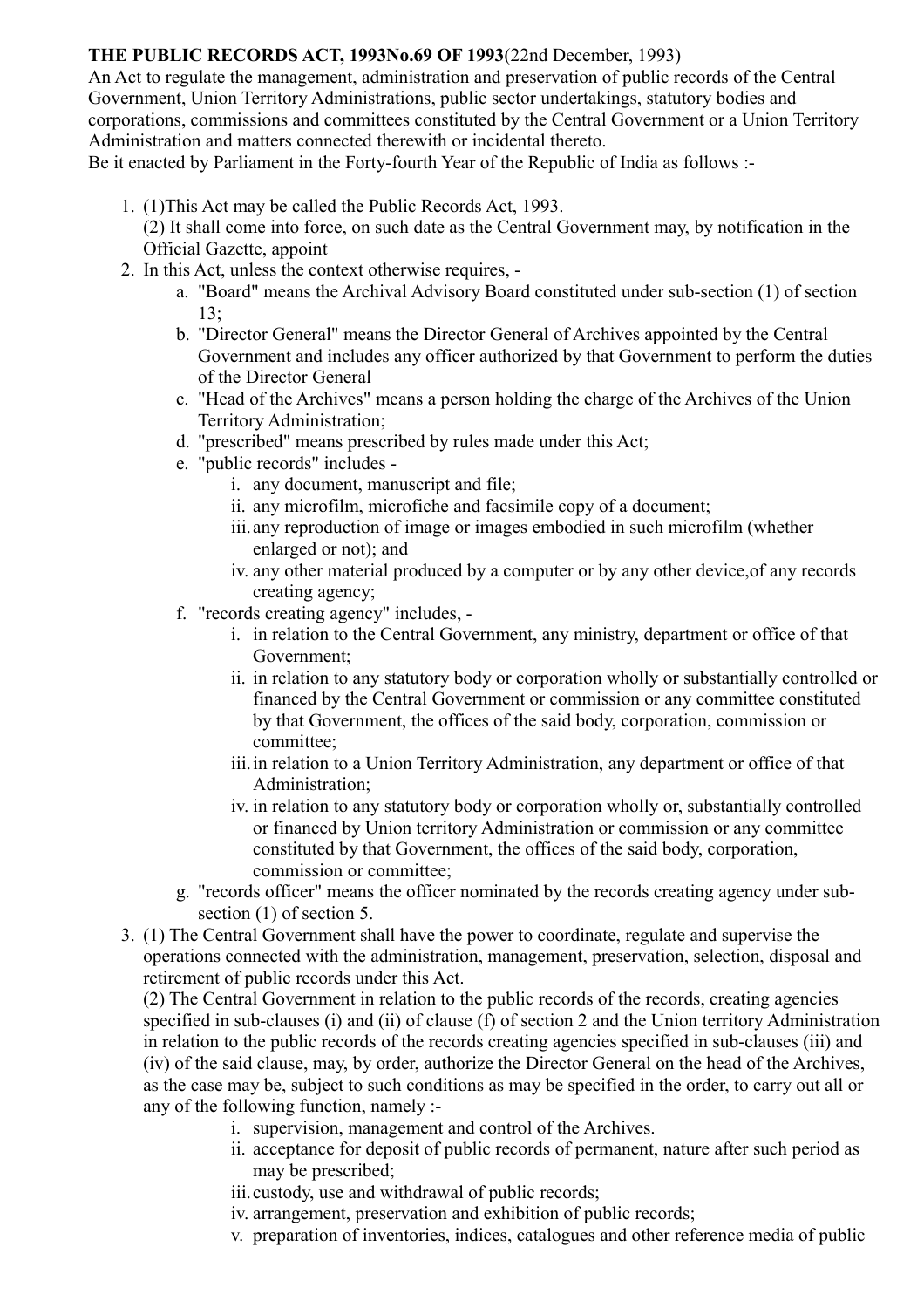records;

- vi. analyzing, developing, promoting and coordinating the standards, procedures and the techniques for improvement of the records management system
- vii.ensuring the maintenance, arrangement and security of public records in the Archives and in the offices of the records creating agency;
- viii.promoting utilization of available space and maintenance of equipments for preserving public records;
- ix. tendering advice to records creating agencies on the compilation, classification and disposal of records and application of standards, procedures and techniques of records management;
- x. survey and inspection of public records;
- xi. organizing training programmes in various disciplines of Archives administration and records management;
- xii.accepting records from any private source;
- xiii.regulating access to public records;
- xiv.receiving records from delunet bodies and making arrangement for securing public records in the event of national emergency;
- xv.receiving reports on records management and disposal practices from the records officer;

xvi.providing authenticated copies of, or extracts from, public records; xvii.destroying or disposal of public records;

- xviii.obtaining on lease or purchasing or accepting as gift any document of historical or national importance.
- 4. No person shall take or cause to be taken out of India any public records without the prior approval of the Central Government;

Provided that no such prior approval shall be required if any public records are taken or sent out of India for any official purpose.

5. (1) Every records creating agency shall nominate one of its officers as records officer to discharge the functions under this Act.

(2) Every records creating agency may set up such number of record rooms in such places as it deems fit and shall place each record room under the charge of a records officer.

- 6. (1) The records officer shall be responsible for
	- i. proper arrangement, maintenance and preservation of public records under his charge;
	- ii. periodical review of all public records and weeding out public records of euphomeral value;
	- iii.appraisal of public records which are more than twenty-five years old in consultation with the National Archives of India or, as the case may be, the Archives of the Union territory with a view to retaining public records of permanent value;
	- iv. destruction of public records in such manner and subject to such conditions as may be prescribed under sub-section (1) of section 8;
	- v. compilation of a schedule of retention for public records in consultation with the National Archives of India or, as the case may be, the Archives of the Union Territory;
	- vi. periodical review for downgrading of classified public records in such manner as may be prescribed;
	- vii.adoption of such standards, procedures and techniques as may be recommended from time to time by the National Archives of India for improvement of record management system and maintenance of security of public records;
	- viii.compilation of annual indices of public records;
	- ix. compilation of organizational history and annual supplement thereto;
	- x. assisting the National Archives of India or, as the case may be, the Archives of the Union territory for public records management;
	- xi.submission of annual report to the Director General or, as the case may be head of the Archives in such manner as may be prescribed;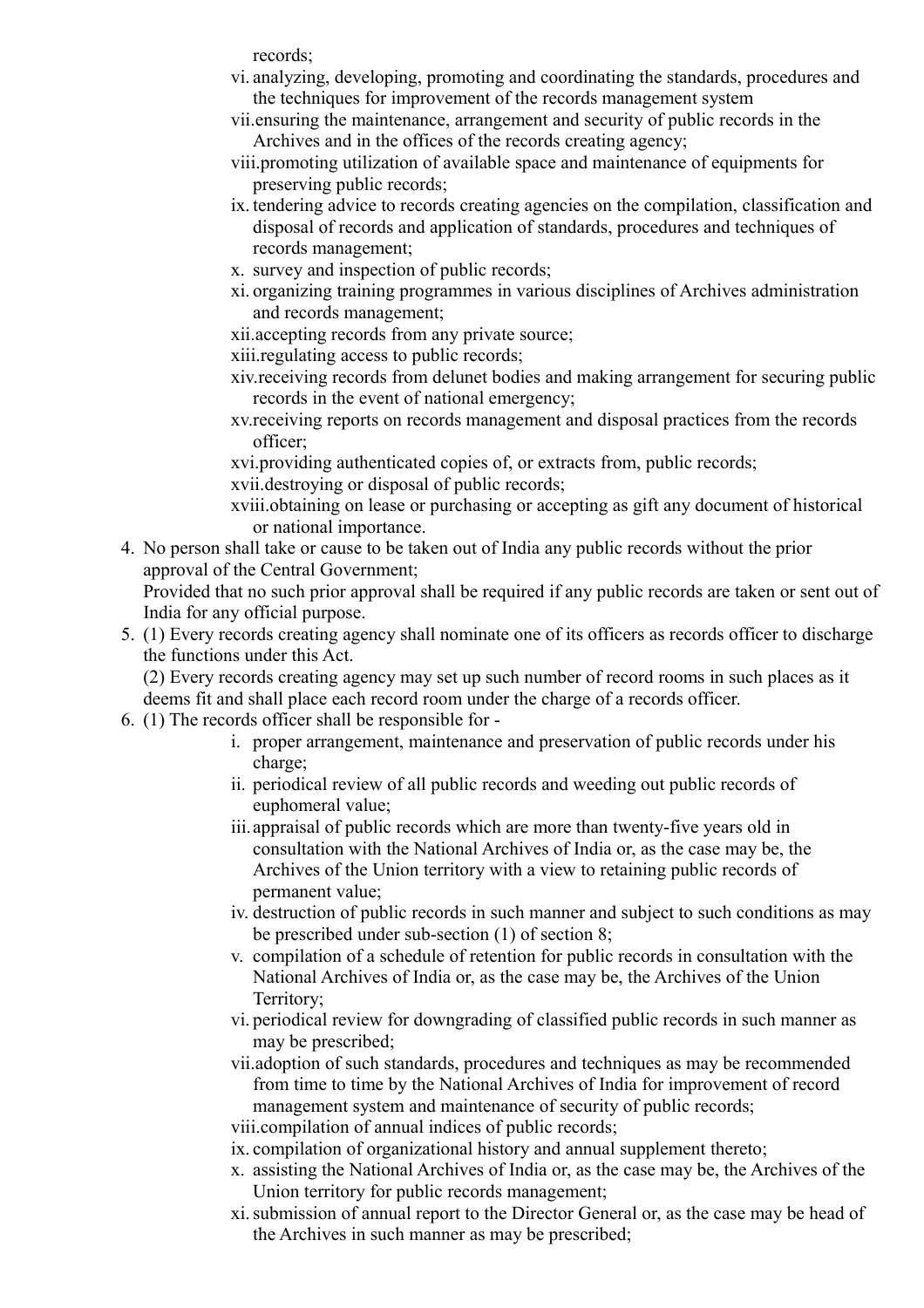xii.transferring of records of any defunct body to the National Archives of India or the Archives of the Union Territory, as the case may be, for preservation.

(2) The records officer shall act under the direction of the Director General or, as the case may be, head of the Archives while discharging the responsibilities specified in sub-section (1).

7. (1) The records officer shall, in the event of any unauthorized removal, destruction, defacement or alteration of any public records under his charge, forthwith take appropriate action for the recovery or restoration of such public records.

(2) The records officer shall submit a report in writing to the Director General or as the case may be the head of the Archives without any delay on any information about any unauthorized removal, destruction, defacement or alteration of any public records under his charge and about the action initiated by him and shall take action as he may deem necessary subject to the directions, if any given by the Director General or, as the case may be, head of the Archives. (3) The records officer may seek assistance from any government officer or any other person for the purpose of recovery or restoration of public records and such officer or person shall render all assistance to the records officer.

8. (1) Save as otherwise provided in any law for the time being in force, no public record shall be destroyed or otherwise disposed of excepts in such manner and subject to such conditions as may be prescribed.

(2) No record created before the year 1892 shall be destroyed except where in the opinion of the Director General or, as the case may be, the head of the Archives, it is so defaced or is in such condition that it cannot be put to any archival use.

- 9. Whoever contravenes any of the provisions of section 4 or section 8 shall be punishable with imprisonment for a term which may extend to five years or with fine which may extend to ten thousand rupees or with both.
- 10.No public records bearing security classification shall be transferred to the National Archives of India or the Archives of the Union Territory.
- 11.(1) The National Archives of India or the Archives of the Union Territory may accept any record of historical or national importance from any private source by way of gift, purchase or otherwise. (2) The National Archives of India or, as the case may be, the Archives of any Union Territory may, in such manner and subject to such conditions as may be prescribed, make any record referred to in sub-section (1) available to any bona fide research scholar.
- 12.(1) All unclassified public records as are more than thirty years old and are transferred to the National Archives of India or the Archives of the Union Territory may be, subject to such exceptions and restrictions as may be prescribed made available to any bona fide research scholar.

Explanation :- For the purposes of this sub-section, the period of thirty years shall be reckoned from the year of the opening of the public record.

(2) Any records creating agency may grant to any person access to any public record in its custody in such manner and subject to such conditions as may be prescribed.

- 13.(1) The Central Government may, by notification in the Official Gazette, constitute an Archival Advisory Board for the purposes of this Act.
	- (2) The Board shall consist of the following members, namely :
		- i. Secretary to the Government of India in the Ministry of Central Government dealing with Culture
		- ii. One officer not below the rank of Joint Secretary to the Government of India, each from the Cabinet Secretariat, Ministry of Home Affairs,Ministry of Defence, Ministry of External Affairs, Ministry of Finance and Ministry of Personnel, Public Grievances and Pension.
		- iii.Two representatives not below the rank of Joint Secretary in the Union Territory Administrations to be nominated by the Central Government.
		- iv. Three persons to be nominated by the Central Government for a period not exceeding three years, one being an Archivist and two being Professors in the Postgraduate Department of History in any recognized University.
		- v. Director General of Archives.
		- vi. The members nominated under clause (d) of sub-section (2) shall be paid such